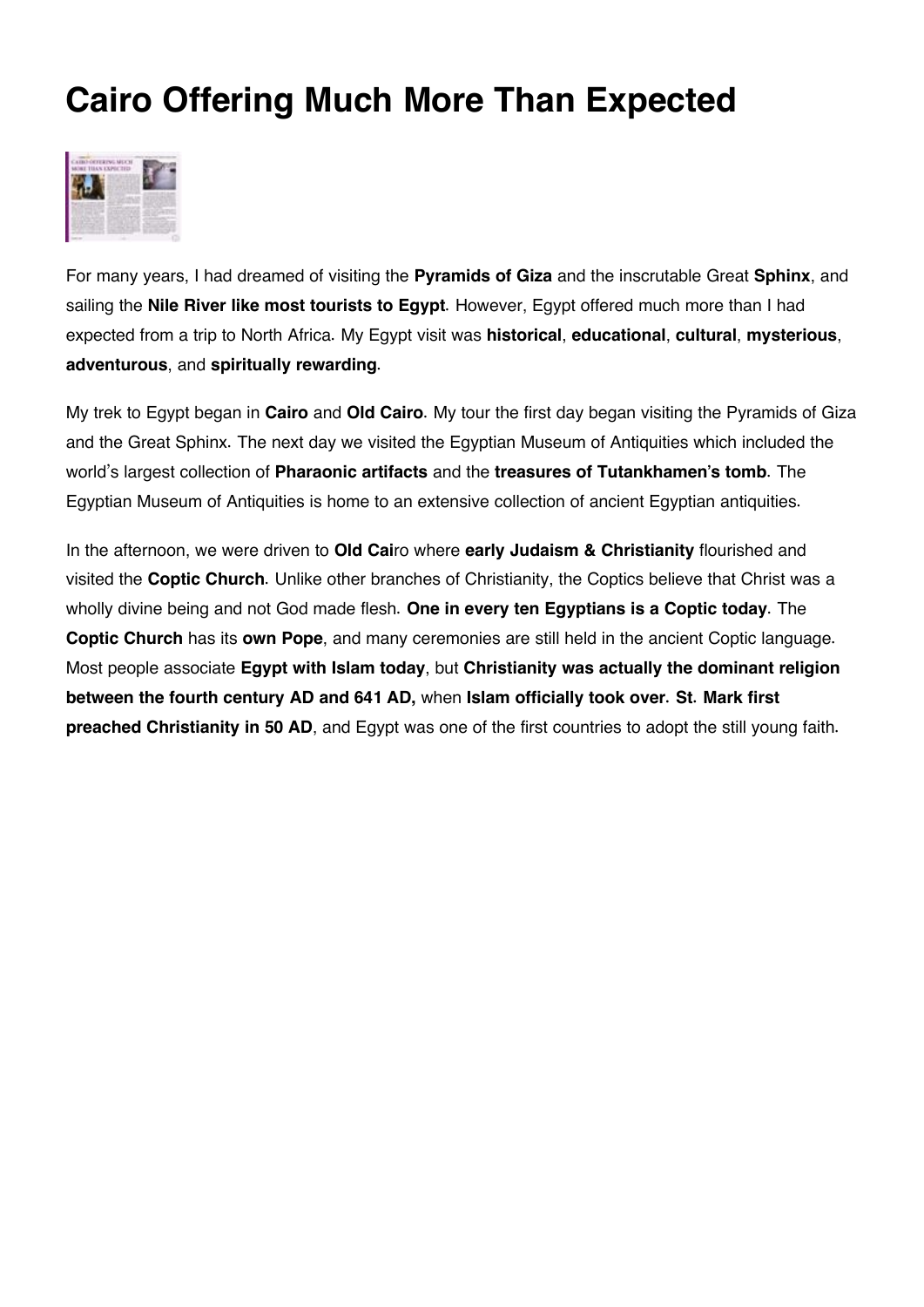

**Next we visited Ben Ezra Synagogue –** situated in **Old Cairo**, surrounded by 29 Mosques and 20 Churches, the inhabitants are about 133,000 Mohammedans, 10,000 Copts Christians, and 42 Jewish families in Old Cairo.

**Ben Ezar Synagogue** is reported to have been erected in the 6th or presumably the 9th Century A.D. The temple site and the surrounding grounds, originally a property of the church, were acquired by the **Jews** in return for **"kantars of gold".** The basilica-style temple contains a Jewish heritage library that was inaugurated on November 25, 1997. In 1896, a collection of documents known as **"Jineesah"** were found in the synagogue. The documents, written mostly in what was called **"Hebrew Arabic",** a variation of **Arabic in Hebrew alphabet**, exclusively used by Jews in the Middle Ages, reflected political, economic and social conditions of Jews under the Arab rule of Egypt as well as sectarian organizations and relations between different Jewish sects

As a seasoned traveler, I often do some sightseeing on my own when there aren't any organized tours on a day when we can go shopping, sleep late, etc. I will venture into the old sections of town and back alleys which often aren't on the tour guide's itinerary to really experience the flavor of the culture and history. Notwithstanding, I must admit that I was surprised that I didn't see any homeless people in Cairo a city of more than 12 million people.

I usually visit schools in the countries that I'm visiting. But, I made an exception this time to visit homeless families living in Old Cairo in ancient mausoleum cemeteries.